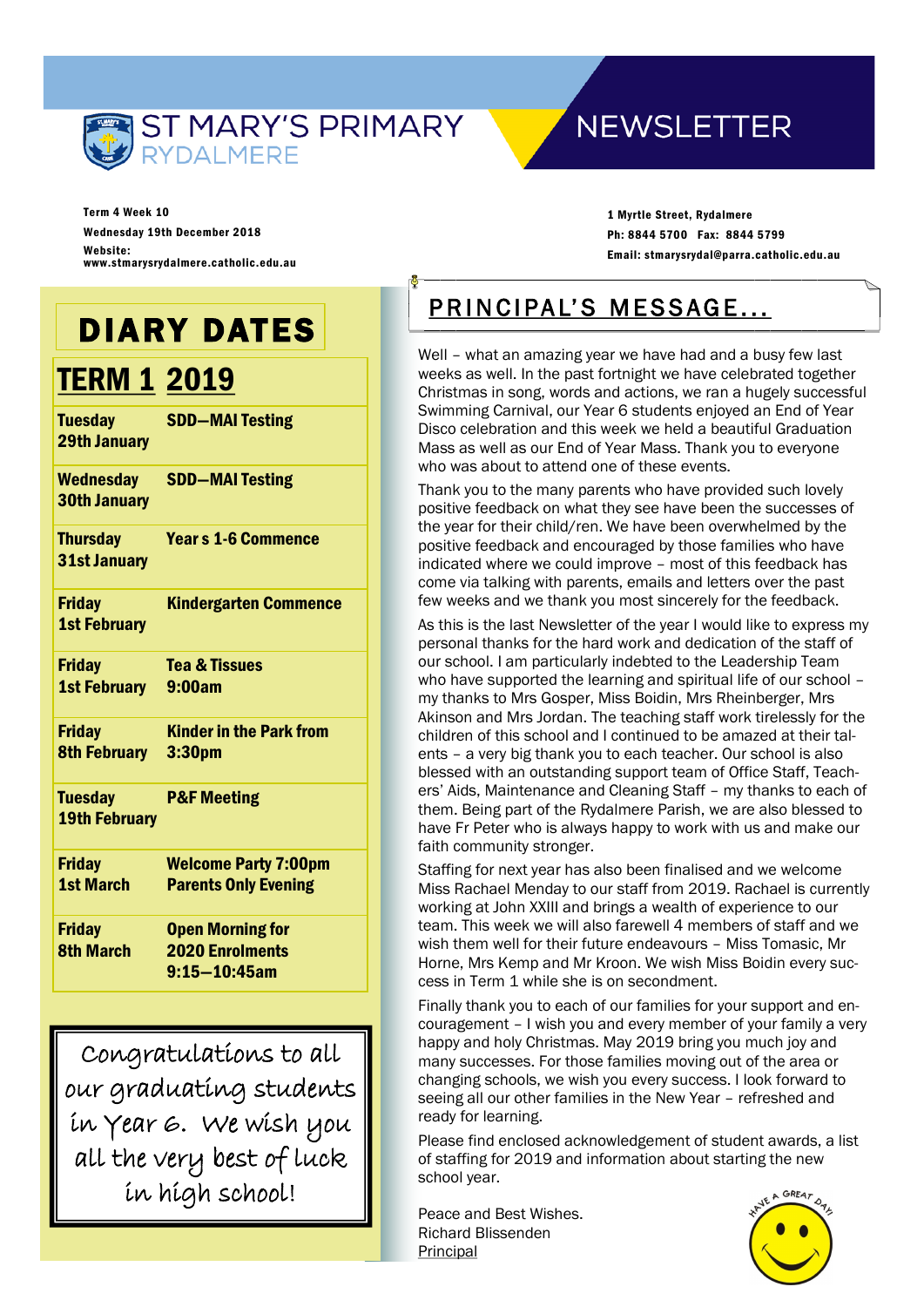#### St Mary's Newsletter……

#### STUDENT LEADERS 2019

Congratulations to our Student Leadership Team for 2019:

| <b>School Captains</b>  | Gordon Boulous<br>Hariclia Kolosakas |
|-------------------------|--------------------------------------|
| Mackinnon Leader        | London Ardeleanu                     |
| Tarrant Leader          | Marcus Scrivener                     |
| <b>McCaffery Leader</b> | Luke Heiler                          |
| <b>MacKillop Leader</b> | Zoe Anderson                         |
| <b>Mission Leader</b>   | Brianna Ward                         |
| Liturgy Leader          | Sierra Lake                          |
| Media Leader            | Stefanie Gabriel                     |

Technology Leader Eric Mastronardo

#### SUPER SEVEN SUMMER

UK Headmaster Shaun Fenton shared his top tips to help children make it through the long summer holidays without being glued to electronic gadgets. The screens can act like the dementors in Harry Potter, sucking out children's minds and souls! he said. Shaun's Super Seven Summer is a list of activities which children should complete before picking up their smartphone, games console or disappearing to in front of the TV.

#### SUPER SEVEN HOLIDAY COMMANDMENTS

- 1. Get up, washed and dressed without being reminded.
- 2. Make, eat and clear away breakfast.
- 3. Take the dog for a walk (your own or a Neighbour's).
- 4. Get some exercise a swim, bike ride or jog.
- 5. Play a board game.
- 6. Do a household chore such as stacking the dishwasher.
- 7. Read a book.

In an ideal world, every child would do everything on the list every day before venturing anywhere near a screen. Research shows the average teenager will spend at least seven hours a day on screens if allowed and will be distinctly less happy than others who mostly engage in face-to-face social interactions. Acknowledgement: Shaun Fenton, the headmaster of Reigate Grammar School, chairman-elect of the Headmasters and Headmistresses Conference — and the son of Seventies glam rocker Alvin Stardust.

#### 4 QUESTIONS IN 4 WEEKS

The last two questions have been – "What Problem Did you Solve?" and this week the question is "What did you present today?"

#### CARE CARD TALLY

Congratulations to 2H, 5LV and 6B for winning the 2018 CARE Card tally. Well done!



|             | Daniel Appleby            |
|-------------|---------------------------|
|             | Renae Adams               |
| December 20 | Tabitha Machimbidza       |
| December 23 | Giovanna Younis           |
| December 24 | Min Ho Kang               |
| December 25 | Misha Kim                 |
| December 26 | Natasha Smith             |
| December 28 | Michael Kolosakas         |
| December 29 | Lester Wu                 |
| December 30 | Sienna Percovich          |
| December 31 | <i><b>Blake White</b></i> |
|             | Gus Gilroy                |
|             | Alexander Teschke         |
|             |                           |

*We would like to wish all of these children a very happy birthday!!*



We would like to wish all our families a very Merry Christmas and a relaxing and safe break. We look forward to seeing you all back in 2019!!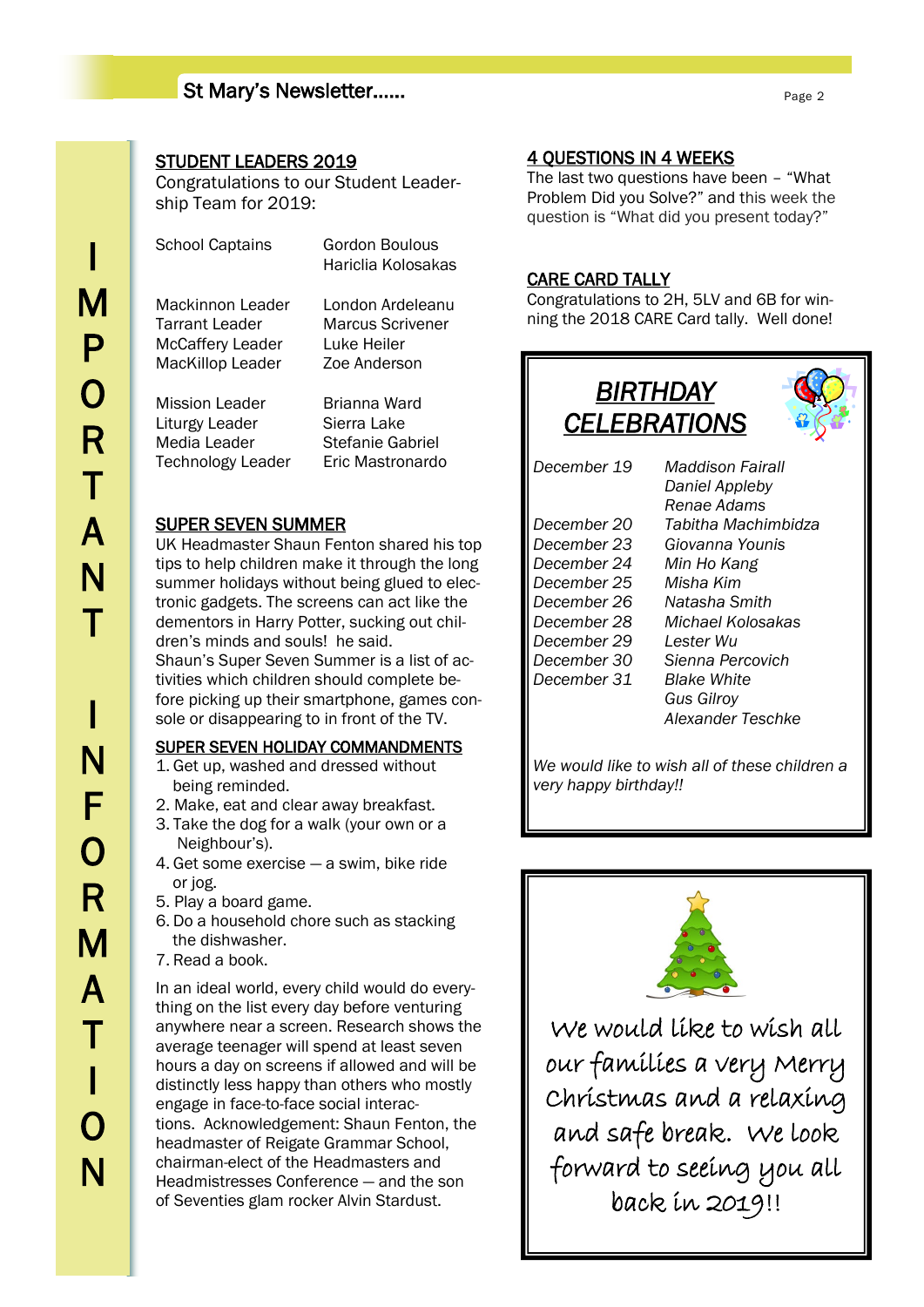St Mary's Newsletter….

## STAFFING FOR 2019...

| Kindergarten        | Stephanie Eid<br>Amanda Stevenson                                                                                                                                                                                                                                                                 |  |
|---------------------|---------------------------------------------------------------------------------------------------------------------------------------------------------------------------------------------------------------------------------------------------------------------------------------------------|--|
| Year 1              | Jana Clarkson<br>Erica Rheinberger<br>Chris Morgan (Tuesday)                                                                                                                                                                                                                                      |  |
| Year <sub>2</sub>   | Emma Atkinson<br>Laura McFarlane<br>Kristy Goetz (Tuesday)                                                                                                                                                                                                                                        |  |
| Year <sub>3</sub>   | Amanda Gierek<br>Rachael Menday<br>Ida Orlandi (Term 1-even Tues, every Wed)                                                                                                                                                                                                                      |  |
| Year 4              | Maree Jordan<br><b>Maree Elias</b><br>Chris Morgan (Wed/Thurs)                                                                                                                                                                                                                                    |  |
| Year 5              | <b>Michael Wheadon</b><br>Troy Loudon (Mon, odd Tues, Fri)<br>Adele Violaris (even Tues, Wed, Thurs)                                                                                                                                                                                              |  |
| Year <sub>6</sub>   | Deb Egan<br>Belinda Kirkness (Term 1)<br>Rebecca Boidin (Terms 2-4)                                                                                                                                                                                                                               |  |
| <b>RFF Team</b>     | Michelle Dennis (Music),<br>Jenna Boulous (Sport)<br>Belinda Kirkness (Terms 2-4 Dance (CA)/Sport)                                                                                                                                                                                                |  |
| Diversity Team      | <b>Trish Waterhouse</b><br>Rosemarie Gosper<br>Mary Tarfon<br>Dianne Woods.<br>Dianne Sabat<br><b>Helen Lupis</b><br>Jeanette Mansour                                                                                                                                                             |  |
| <b>Library Team</b> | Lia Radocchia<br>Angela Karam                                                                                                                                                                                                                                                                     |  |
| Office Team         | Susan Albertini<br><b>Stacey Crismale</b><br>Angela Karam<br><b>Kris Muir</b>                                                                                                                                                                                                                     |  |
| Maintenance Team    | <b>Ben Gately</b>                                                                                                                                                                                                                                                                                 |  |
| Leadership Team     | Richard Blissenden-Principal<br>Rosemarie Gosper-Assistant Principal<br>Amanda Gierek-Acting REC Term 1<br>Rebecca Boidin-REC Terms 2-4<br>Emma Atkinson-Leader in Learning-Numeracy<br>Erica Rheinberger-Leader in Learning-Literacy<br>Maree Jordan-Learning Technologies Support Teacher & WHS |  |